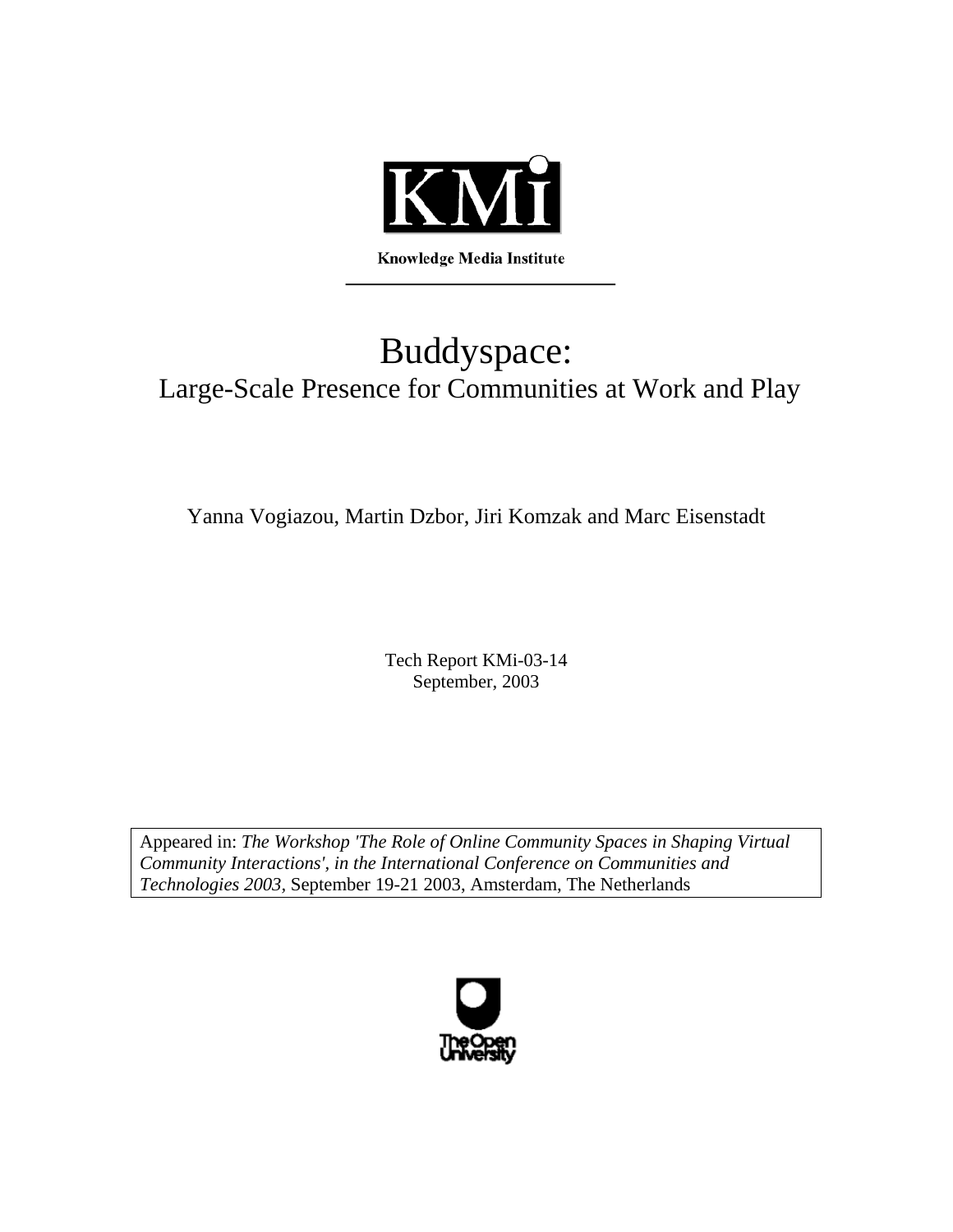## Large-Scale Presence for Communities at Work and Play

**Yanna Vogiazou, Martin Dzbor, Jiri Komzak, and Marc Eisenstadt Knowledge Media Institute, The Open University, UK**  *{ I.T.Vogiazou; M.Dzbor; J.Komzak; M.Eisenstadt }@open.ac.uk* 

#### 1 Social presence and scale

Our research addresses the question of how presence in networked environments can enhance the sense of social participation and well-being among isolated individuals in very large virtual communities. Large-scale presence poses a special challenge, and for this reason we aim to leverage the 'buzz' and 'feel-good factor' evident in certain kinds of large crowds. As Donath (1996) asks: "Is there a design that would make palpable the sensation that one was indeed on-line in the company of millions of other people?" Such a sensation could of course be thrilling, but it may equally be daunting, confusing, annoying, or simply irrelevant, depending on the context. We therefore pose a slightly different question. In particular, we want to know "*how can we create and sustain verylarge-group 'buzz' at work, study, and play?*"

We know that the presence of very large numbers (millions) of people can be represented visually using density plots on maps (Dodge and Kitchen, 2000), and in very compelling ways such as the NASA Earthlight map (NASA, 2000) which shows the most densely populated areas on our planet via a stitched-together global panorama of night-time satellite photos revealing the illumination patterns of city lights. This is more than a visual gimmick: it provides the observer with a new and emotionally-involving way of seeing patterns of human social systems at a current snapshot in time.

How can we harness this type of impact for large collaborative communities? We have some clues from massively multiplayer online games and virtual worlds such as Everquest and Asheron's Call. We believe that the world of massive online gaming can be used as a very useful metaphor for re-creating a similar experience within the work context. Indeed, a notable massive-scale effort in a work context was that of the IBM Social Computing group which created WorldJam (Halverson et al., 2001) – the largestever corporate online brainstorm, which leveraged the crowd 'buzz' to collect ideas from over 50,000 IBM employees in a 72-hour period! Within our own work environment, the aforementioned examples are illuminating: The Open University has over 180,000 active students annually studying hundreds of courses at a distance, literally around the world (Daniel, 1997). Being remote, these students lack an important aspect of a typical student's experience – social interaction with their fellows.

Beyond the issue of representing such a large community, there are other concerns. For instance, what is the added value of being part of a 'virtual crowd'? What is the effect of 'presence awareness' of people sharing similar interests (e.g. a course topic)? Can this awareness be turned into a meaningful *social experience*? For the answers to these and similar questions, we are looking into ways to enhance social interaction and facilitate the establishment of relationships among isolated individuals.

Considering distance learning and the distributed work place, we know from the work of Nardi and Whittaker (2000) that it is users benefit from knowing 'who else is around' and, from the work of Whitelock et al (2002), that presence of peer-group members can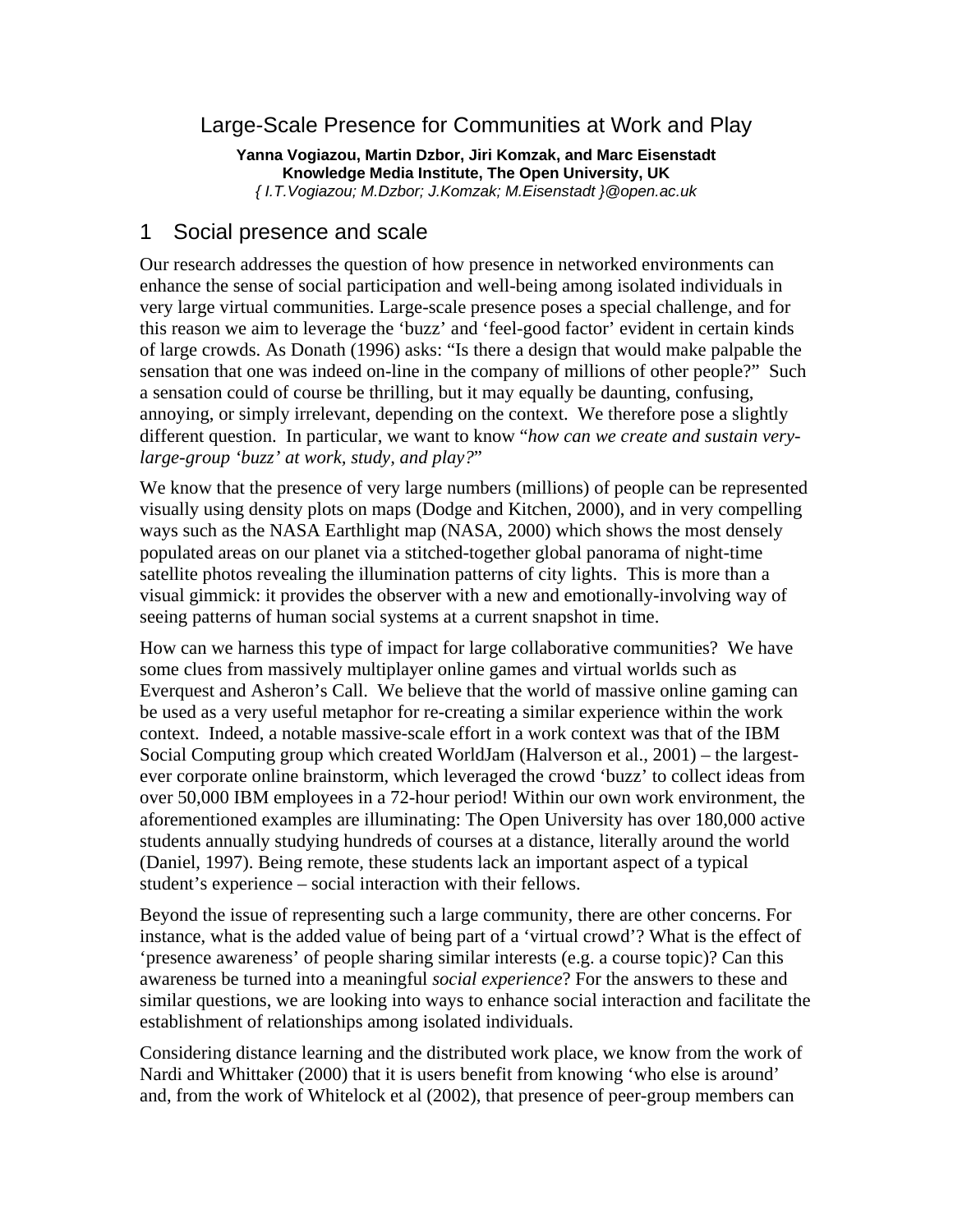not only enhance the emotional well-being of isolated learners but can improve problem solving performance and learning. However, can this 'well-being' be achieved on a large scale and with individuals who barely knew or saw each other before? Can the phenomena that permeate the 'play world' be transplanted into work and collaborative learning? We think the answer is "*yes, they can*". To this extent, we have undertaken the design and implementation of a scaleable presence-oriented environment called BuddySpace, which we describe subsequently after first 'setting out our stall'.

## 2 A draft 'manifesto' – ideas & hunches for discussion

Here we present six of our motivating themes (many of which already taken as 'dogma' within the gaming world), and suggest some associations with work practice:

- **Big scale is an asset, not a liability.** We need to think beyond 'performance' bottlenecks': consider that certain interactions such as chanting, swarming, and Mexican Waves, *only* make sense at large scale. Within the work context, consensus-forming and 'bloc voting' in large organizations have their most profound impact on a large scale.
- **Crowds do 'behave'**. When you put a bunch of people together, things happen even without leaders and without rules. Drawing on the example of large crowds above, informal means for expressing opinions (even 'cheering' or 'booing') have the right effect with a larger group that 'co-ordinates itself voluntarily'.
- **Automatically constructed groups facilitate 'early buy-in', whereas selfconstructed groups facilitate 'sustained use'.** Establishing a sense of identity and understanding 'ground rules' in any collaborative communication incurs a certain cognitive startup cost. Establishing 'a priori' group membership can lower this entry cost, yet allow *ad hoc* customization to ensure long-term viability. Consider the case of distance learning courses for which hundreds or thousands of students per course enroll. Providing a 'start-up' group of like-minded individuals is a good way to build the bonds of the group.
- **'Presence' is entirely a state of mind.** Much work on 'tele-presence' concentrates on fidelity to real-world appearance, tele-operators (robot arms), 'being there', or avatars to convey a 'nearly there' impact. In contrast, we believe that the key to presence lies in the *knowledge* of others' existence, plans, motivations, intentions, and attention. These entirely mental states convey the essence of presence. Put more strongly, our conjecture is that this mental presence is both *necessary* to achieve communal impact and *sufficient* to induce the aforementioned 'feel-good' or 'buzz' in others. This presence awareness is normally easier to achieve face-to-face, so at a distance and at scale other ways are needed to achieve or induce an analogous feeling.
- **Good visualizations, grounded in familiar metaphors, are an important key to scalability.** People need to see (or hear) the overall '*gestalt*' of what is happening in order to know that it *is* happening. The grounding in familiar (visual) metaphors enables people to focus on the content of the situation rather than incurring cognitive overhead to make sense of what is shown. Familiarity obviously changes with the contexts and needs people work in. Hence, different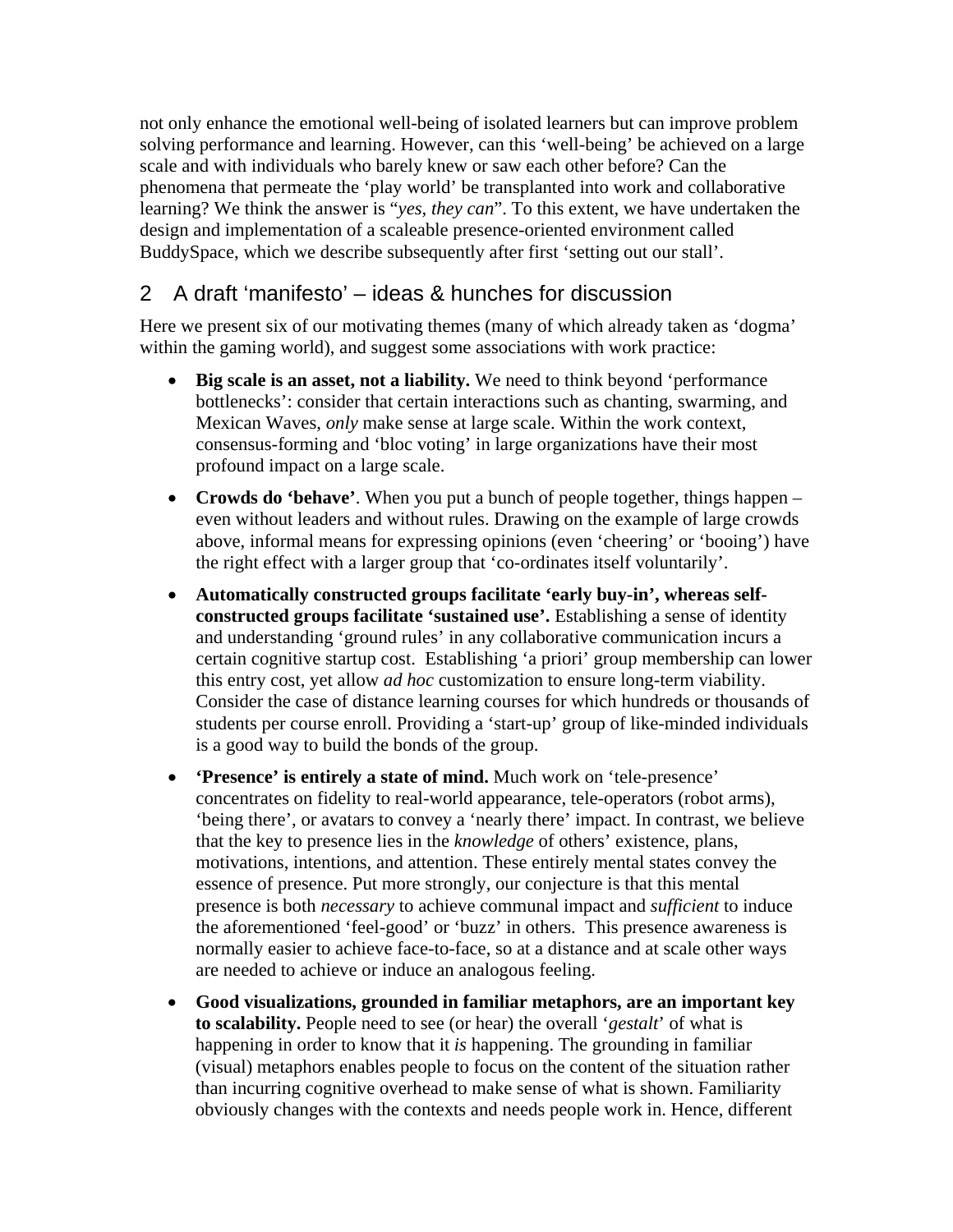visual clues must be supported to convey information in a natural way. Consider geographic maps automatically generated for distance learners. They are an abstraction that we learn to parse and comprehend as children, but they are ubiquitous and interpretable by the majority of the population. Maps are not the only visualization, but they are an especially salient one. Seeing fellow students/workers in *my region* or *close by* who can be contacted to form a selfsupport group is invaluable.

• **Context matters.** With our emphasis on a presence, it is essential to be able to understand, analyze and convey the *context* of a collaborative or communicative act. It is impossible to interact meaningfully if the participant does not know the context of an action. In the gaming world this is simple – who is a friend or foe depends on where the gamers are, who they are, what do they do, etc. At work, the user solving a particular problem and seeking the *right* community to work with, should approach the community through his or her problem. In other words, the appropriate group may be created *ad hoc* based upon a user's query (e.g. 'find all in region  $X$ , who are online and on-site'). This is not a formal group; it only makes sense within the context of the user's particular query/problem.

## 3 Our testbed: BuddySpace

BuddySpace (Eisenstadt et. al., 2003) is a lightweight communication and collaboration tool reflecting the ideas from section 2. It is designed to assist Open University (OU) students in finding others with similar interests, working or living in the same area, and to encourage them to establish relationships through regular and spontaneous social interaction. Earlier work – e.g a virtual Pub Quiz for OU students (Scott  $\&$  Eisenstadt, 2000) – shows that it is not only possible, but also desirable to foster relationships between isolated students through recreational social activities. We are currently experimenting with several variants of BuddySpace in areas as diverse as formal support to distance learners and distributed computing research project participants, as well as multiplayer games. Experiments in all these areas show possibilities of a dynamic use of presence – allowing people to form groups on the fly, and demonstrate social behaviours that are not possible within predefined groups and automated presence.

#### **3.1 BuddySpace@Work: Jabber messaging, scalable maps, new presence**

BuddySpace has been conceived as a tool to support the process of community building by marrying a collaboration tool with appropriately rendered contextual information. The current research prototype tackles the following tasks from our 'manifesto':

- 1. advanced presence management,
- 2. rich, customizable, and interactive graphical visualizations (map displays),
- 3. automated buddy list generation facilitating immediate access to a community,
- 4. high degree of scalability in making sense of diverse communities.

These tasks are built on top of an instant messaging protocol (Jabber) that supports conversations and presence awareness. Since the set of presence states in the core Jabber protocol is limited, we developed several enhancements better representing both physical location and mental state (see e.g. states (c) in Fig. 1). The presence status is just one of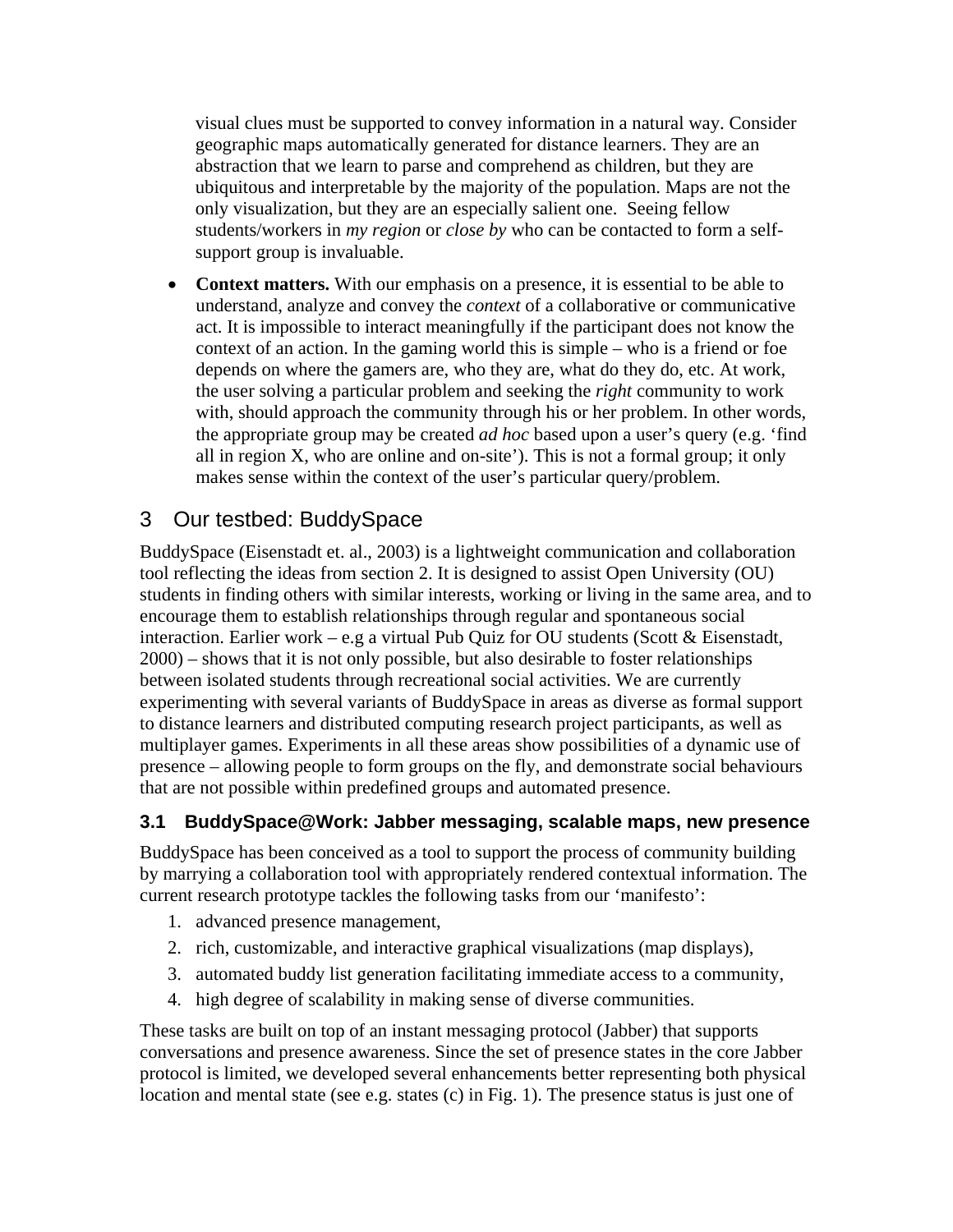several possible contexts. Further context information can be obtained automatically (*pushed*) or *requested* from location-aware technology or knowledge of a particular community. Filtering of such contextual information, provided by BuddySpace, allows users to find people or items (e.g. documents) relevant in a given context.

One way to present contextual information in an easy-to-digest and scaleable form is via a graphical display. BuddySpace enables the visualization of automatically-generated groups, such as  $(g)$  in Fig.1, using different projections and metrics. Map (b) shows an office layout for the Knowledge Media Institute. Map (e) shows project groups clustered on a larger scale. Automatically-generated clusters, for example (f), show collaborative groups of workers on a particular site. Office layouts or clusters are examples of (abstract) forms that provide contextual information enabling *ad hoc* group interaction. Our mapping plug-in embeds the up-to-date presence of individuals into a visually familiar display. It supports map sharing, personalization, and provides access to all interactive actions directly from the map, such as sending messages, chatting, or groupwide collaboration. The important scalability issue is solved by a variation of the algorithm producing the clusters (Komzak & Slavik, 2003).



Fig. 1 : Typical BuddySpace map view with 4 maps (office layout, world, UK, Europe) and contact list with both custom and automatically generated groups, showing enhanced presence state indicators.

Community support includes automatically-generated group membership and maps for each group. This is done by a server-side component accessing corporate directories and other information systems. Thus, a newcomer has immediate access to people from the same unit, course, or tutorial group. Each user may have more than one automatically generated group and/or map reflecting his/her involvement in several social interactions (each with a different sub-group of contacts).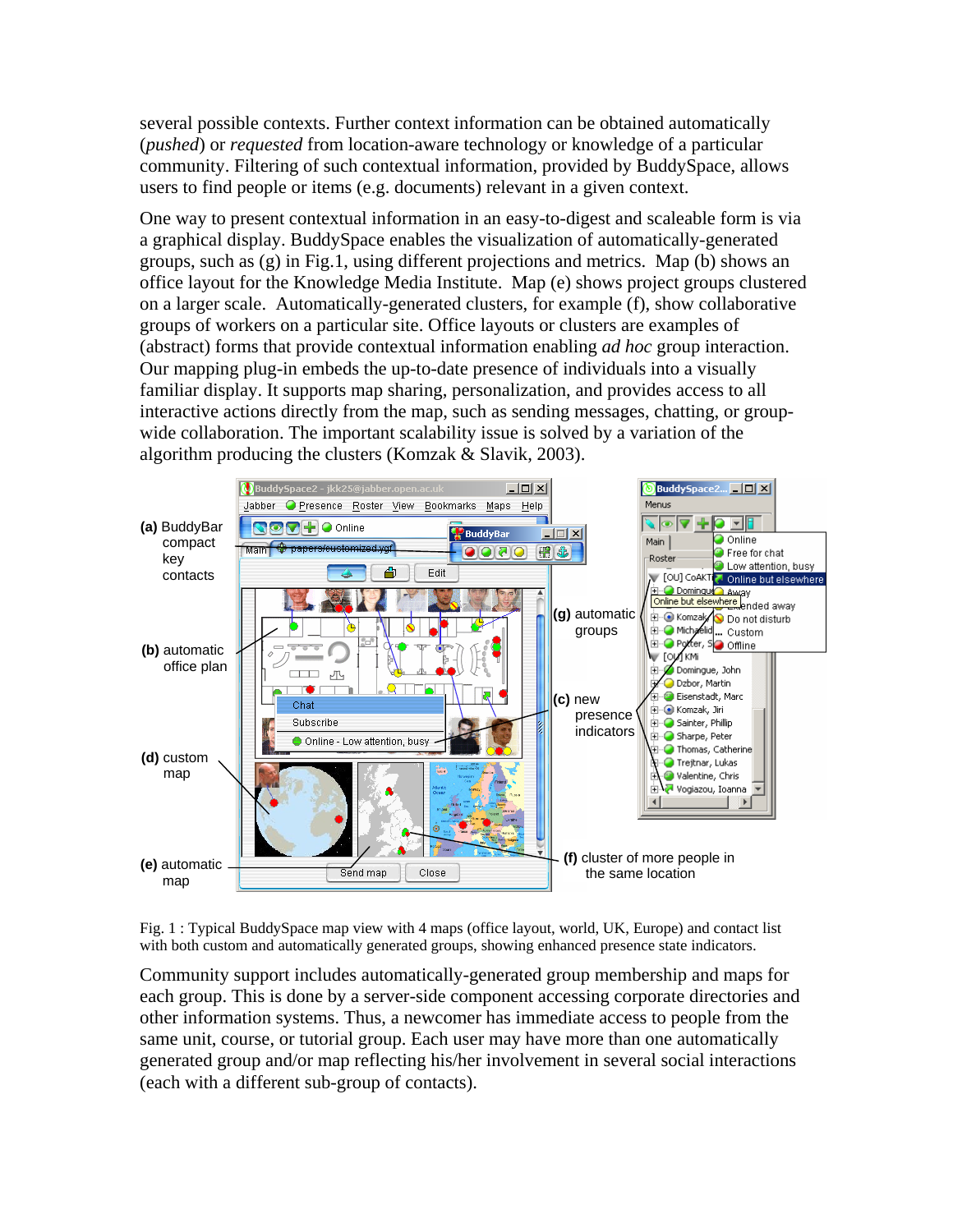Around 10,000 users have downloaded BuddySpace at the time of writing (June 2003). Notable uses include deployment within Open University foreign language courses and a massively distributed computing project to analyze climate change, climate*prediction*.net.

The initial studies support our belief from section 2 that an automatically (pre-)populated group of individuals sharing an affiliation or objective is instrumental in forming functioning communities. Furthermore, filtering contextual information allows 'subgroups' to be set up *ad-hoc,* depending on the user's interest*.*

We aim to reflect dynamic social interaction using different kinds of rich contextual information. Various *informal* facilities such as online 'chill-out sessions' or user's 'opinion' or 'intention' profiles are expected to complement 'standard' means of collaboration. People can observe each other's activity, and adjust their behaviors. The informal means should encourage users to form dynamic groups, which may in turn lead to a truly social behavior. Moving from automatically-generated group clusters to spontaneously-formed ones is one of the key challenges in any CSCW environment. Playful interactions can help illuminate relevant issues.

### **3.2 BuddySpace@Play: playful presence => emergent behaviours**

Anecdotally, we know of numerous lunch-table and coffee-room inventions or watercooler/vending-machine deals. More formally, we know from (Desouza, 2003) that workplace game rooms enhance tacit knowledge transfer at work. What are the equivalents of these 'chance encounters' during the recreational activities in the *virtual*, *presence-mediated worlds*? In the process of identifying the elements to support an engaging social experience, we have been inspired by playground games. The basic challenge is to provide 'just enough' of an environment that is conducive to forming rules and relationships rather than enforcing them. As a first-pass through our metaphor of playground games and our manifesto point that *crowds do behave*, we embedded a few games into our presence-based framework.

The first of these is a simple 2-D 'Bumper Car' game as illustrated in [Fig. 2.](#page-6-0) At its most basic, this game is about driving around, 'bumping' and chasing. However, put many people in one arena, and interesting patterns emerge. People can dynamically declare their 'allegiance', which is reflected in the colour of their bumper car (e.g. there are pair/triples of orange/green circles chasing loners in [Fig. 2\)](#page-6-0).

In a study with 22 participants we introduced different challenges to explore both *goalbased* and *spontaneous, ad hoc team work* through play. In what was suggested as a 'collaborative Pong' game, without any prior agreement or communication channels other than mere presence, people took their own initiative to split spontaneously into 'defenders' and 'attackers'. They followed their goal to 'send a ball towards the opposite line' and adjusted their moves according to where their team mates were. In another, less goal-oriented challenge participants were asked to form groups using colour as identity, and chase each other. Swarm-like movement, alliances on the fly and spontaneous unpredictable clustering at the end of the game were observed. People demonstrated different tactics, like following the larger team (occasionally this resulted in everyone being divided among two dominant factions/colours) or being a 'rebel' and challenging others to chase them. In another case, a 'self-assumed' leader, 'a rogue' would start some creative activity like a 'dance-like' movement and others would follow! These are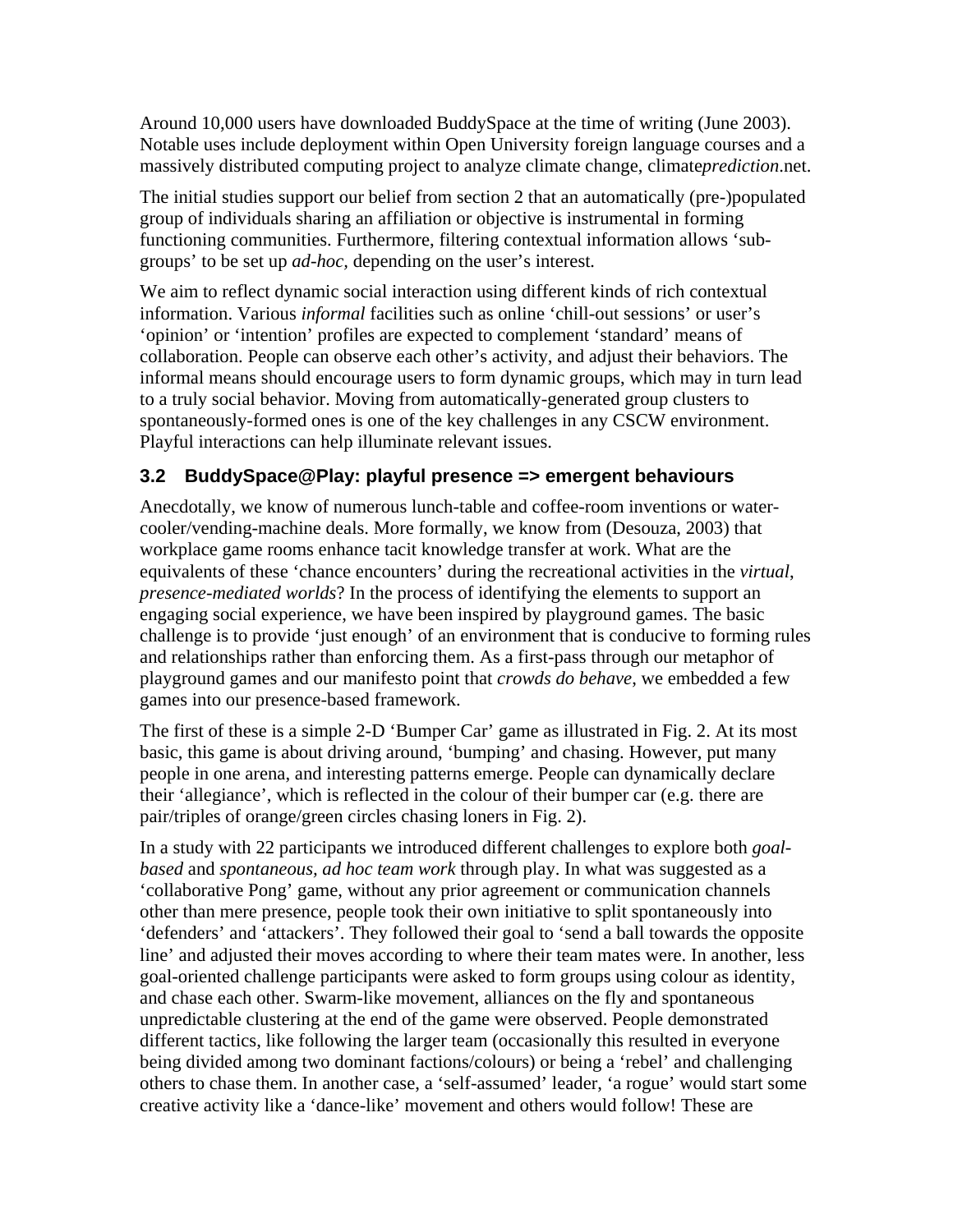particularly interesting examples of emergent, unplanned, and *ad hoc* interaction – based purely on the *awareness of other people's activity* at any moment.



<span id="page-6-0"></span>Fig. 2. The Bumper Car game: alliances are formed among cars with the same colour.

Visual clues based on presence, colour, movement and a simple explicit instruction can become the testbed for complex emergent social behaviors triggered by one individual, elaborated by another, until adopted by a whole group. In the real world, various aspects of group dynamics and social behaviour follow very similar patterns. We also observe people undertaking roles implicitly, groups being formed and expanded on the basis of interpersonal dynamics in a given workplace environment, as well as the emergence and acceptance of self-assumed leaders.

## 4 Conclusions

In this paper we sketched how a presence-based framework can be used in the workplace to model and re-create various types of rich social interaction. We argued that in addition to supporting the explicit aspects of people's collaborative work, a conducive environment should facilitate such factors as *ad hoc* interaction*,* dynamic and emergent group formation*, and* contextual integration of interaction into a particular situation. Rich social interaction in our environment called BuddySpace was re-created using relatively simple foundations: (i) a variety of rich visual displays, (ii) on-the-fly group/map generation techniques, and (iii) familiar metaphors gluing the bits together. We also outlined a potentially illuminating transition from the explicit aspects of collaborative work support to the world of massive gaming communities. While the explicit foundations enumerated above help to build and understand formal communities*,* gaming experience, if properly transplanted, can cater for the *dynamic and ad hoc aspects* of human interaction. We drew several parallels from 'play' to 'work', which we believe are among the essential challenges for future generations of collaborative work support tools.

# 5 References

Daniel, J.S. *Mega-Univerisities and Knowledge Media: Technology Strategies for Higher Education.* London: Kogan Page, 1997.